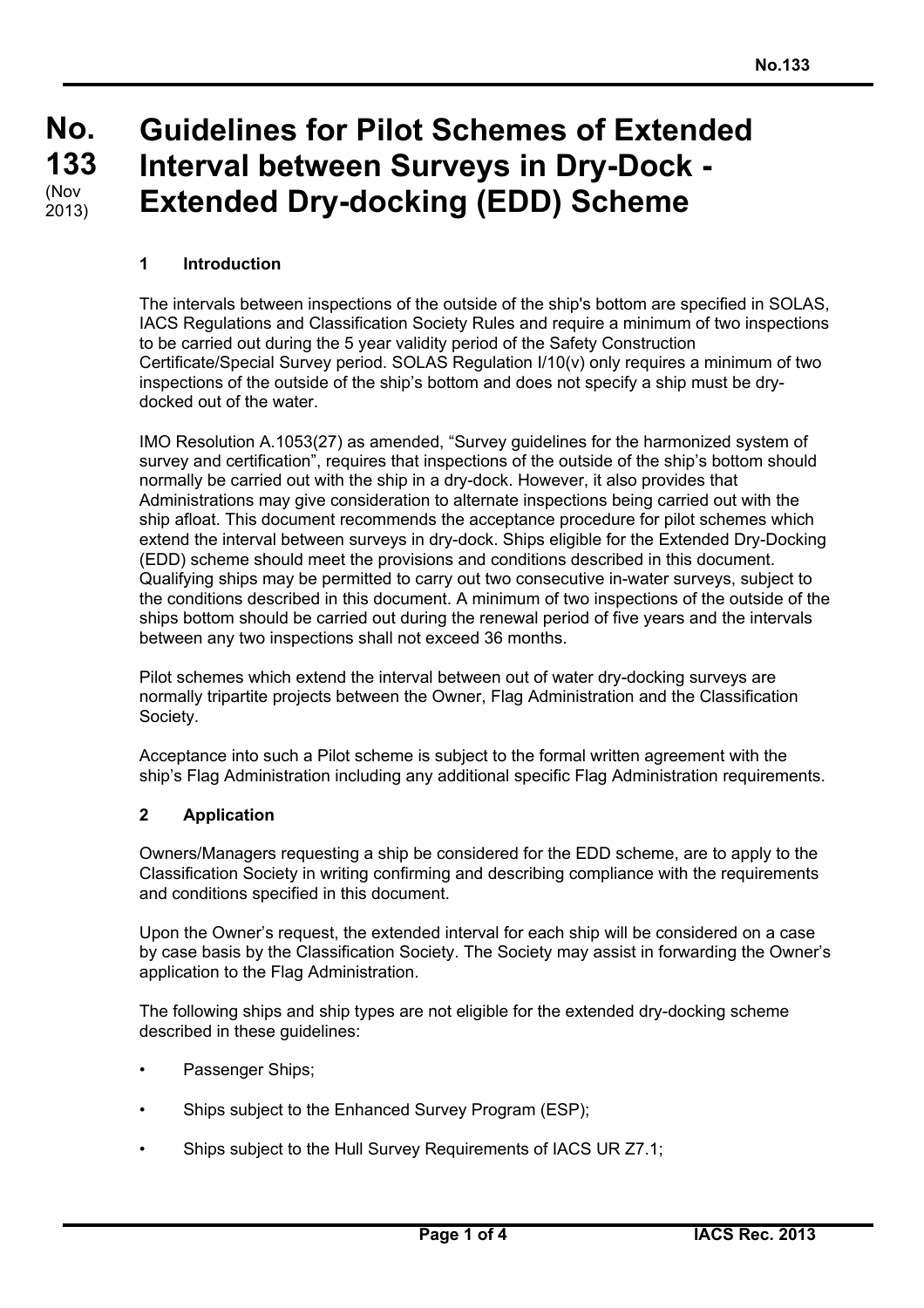- Ships fitted with propulsion thrusters;
- Ships where the propeller connection to the shaft is by means of a keyed taper;
- High Speed Craft(HSC).

**No.**

**133** (cont)

> The dry-docking scheme will operate based upon the ship's age when entering the scheme. For ships already in service, the extended dry-docking scheme may be implemented at any time until a ship reaches 10 years of age.

No extensions should be granted for the dry-docking required at the end of each extended dry docking period.

### **3 Information to be submitted by the Owner**

Prior to acceptance into an EDD scheme, the owner is to submit the following information:

- Provisions for carrying out maintenance required on electric/electronic sensors e.g. Echo-sounder, Doppler-Log, Speedlog (propeller speedlog or backpressure speedlog), seawater temperature gauges, electronic draught reading, etc.;
- Provisions for maintaining the draft marks fore, aft and midships as well as Loadline marks (painted and welded figures) and all other required hull markings;
- Maintenance required of thrusters and stabilisers, if fitted, and provision for carrying out surveys or maintenance or as required by the surveyor;
- Service experience to-date with hull coating system covered by manufacturer's guarantee that the underwater coatings used are designed to last for the extended period since the coating is to remain effective for the extended dry docking period;
- Impressed cathodic protection system or provisions for renewal of external hull sacrificial anodes in the afloat condition.

### **4 Preparatory Reviews by the Classification Society**

The Classification Society should carry out the following reviews prior to accepting a ship into an EDD scheme:

- Satisfactory review of the items submitted by the owner as required in Section 3 above;
- Review of ship's history with particular attention to any previous findings affecting the underwater body.

### **5 Arrangements**

Prior to acceptance into an EDD scheme, ships enrolled an extended dry-docking interval scheme should comply with the following provisions:

- The ship should comply with the In-Water Survey provisions in accordance with the corresponding requirements of the Classification Society;
- Protective coating in double bottom/double side ballast tanks, void spaces and all other spaces adjacent to the shell should be maintained in GOOD condition;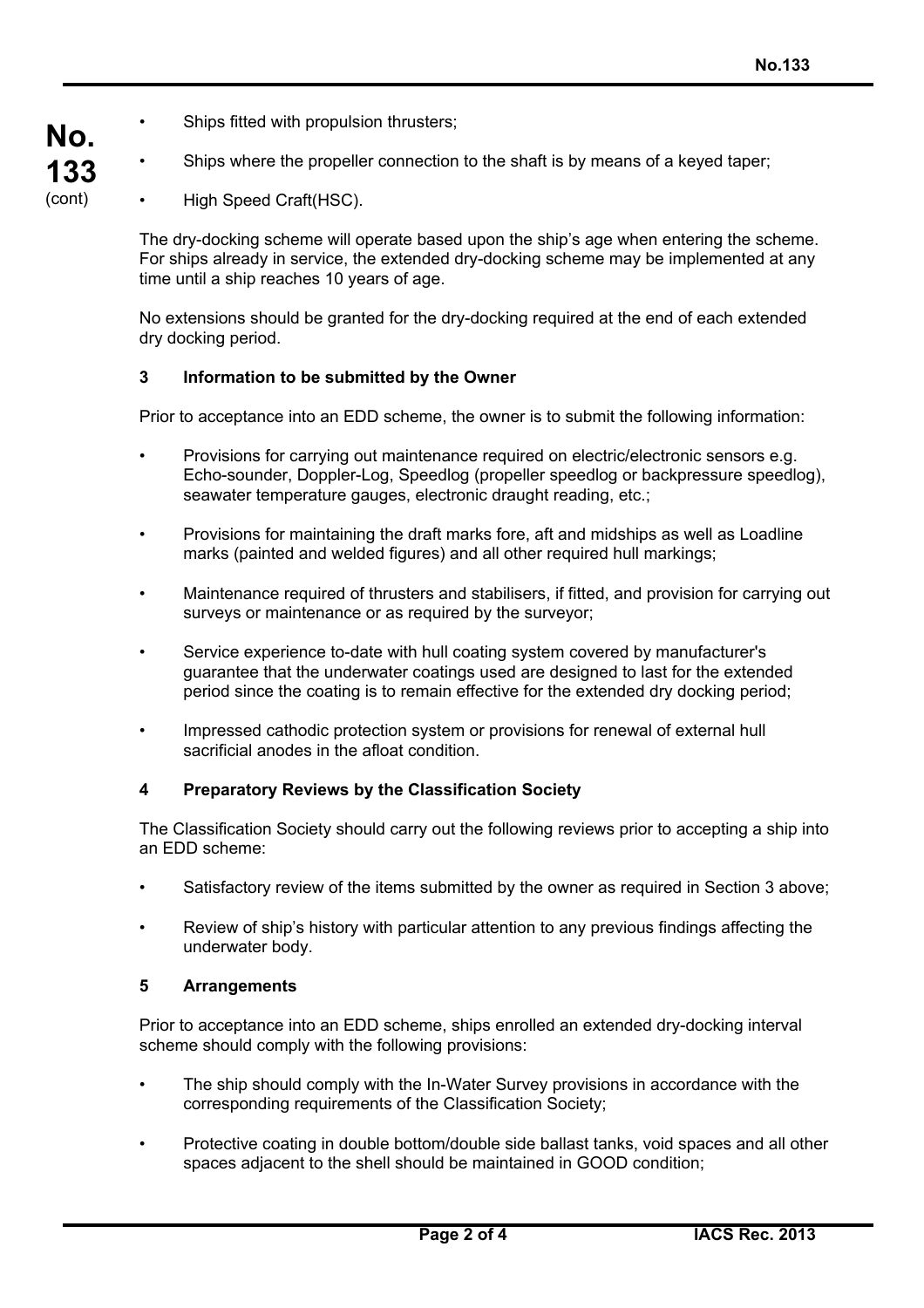**No. 133** (cont)

• The shafting arrangement should fulfil the applicable Society's requirements for Tailshaft Condition Monitoring Survey Arrangement;

• Hull maintenance scheme to be implemented in accordance with ISM requirements.

# **6 In-Water Survey Requirements**

The In-Water Survey should be carried out in accordance with IACS UR Z3.

An in-water survey plan should be submitted to the Classification Society for review in advance of the survey and should include the following:

- Scheduled time and location for survey;
- Name of approved diving company;
- Means for cleaning of the hull below waterline:
- Means of access for examination of sea chests, sea valves and box coolers;
- Provisions for determining the condition of anchoring equipment, ranging of anchor chain cables and examination of the chain lockers when due for survey and/or as required by the surveyor:
- Provisions for surveying and maintaining sea connections including thickness measurements of sea chests;
- Results of inspections by the Owner's personnel of double bottom/double side ballast tanks (during the last 3 years) and other spaces adjacent to the shell with reference to structural deterioration in general, leakages in tank boundaries and piping and condition of the protective coating;
- Conditions for internal examination of double bottom/double side ballast tanks (e.g., information regarding tank cleaning, gas freeing, ventilation, lighting, etc.).

Prior to commencement of the in-water survey, a survey planning meeting is to be held between the attending surveyor(s), the owner's representative in attendance, the diving company and the master of the ship or an appropriate representative appointed by the owner for the purpose of ascertaining that all the arrangements envisaged in the survey plan are in place, so as to ensure the safe and efficient conduct of the survey work to be carried out.

A comprehensive report of findings, gaugings, clearances and any work undertaken, including recordings of representative CCTV images, must be submitted by the ship owner to all involved parties.

## **7 Special Survey/Statutory Renewal Requirements**

It should be noted that the periodicity of the ships's Special Survey and Statutory Renewal Surveys will not change, therefore provision must be made for carrying out all such surveys and any repairs afloat, where not dry-docking.